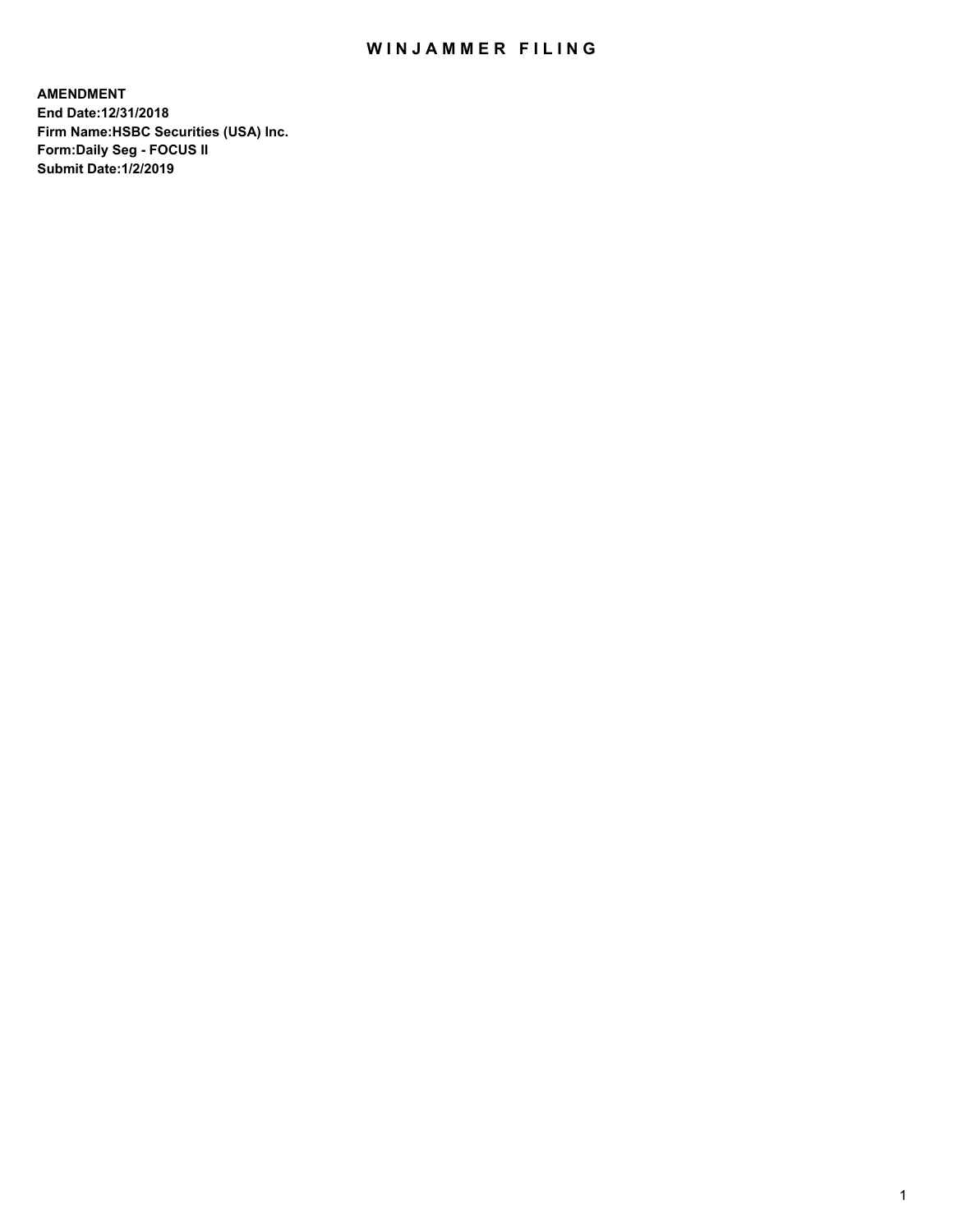**AMENDMENT** 

**End Date:12/31/2018 Firm Name:HSBC Securities (USA) Inc. Form:Daily Seg - FOCUS II Submit Date:1/2/2019 Daily Segregation - Cover Page**

| y Jegregation - Oover rage                                                                                                                                                                                                                                                                                                     |                                                                           |
|--------------------------------------------------------------------------------------------------------------------------------------------------------------------------------------------------------------------------------------------------------------------------------------------------------------------------------|---------------------------------------------------------------------------|
| Name of Company                                                                                                                                                                                                                                                                                                                | <b>HSBC Securities (USA) Inc.</b>                                         |
| <b>Contact Name</b>                                                                                                                                                                                                                                                                                                            | <b>Michel Vacca</b>                                                       |
| <b>Contact Phone Number</b>                                                                                                                                                                                                                                                                                                    | 212--525-7951                                                             |
| <b>Contact Email Address</b>                                                                                                                                                                                                                                                                                                   | michael.vacca@us.hsbc.com                                                 |
| FCM's Customer Segregated Funds Residual Interest Target (choose one):<br>a. Minimum dollar amount: ; or<br>b. Minimum percentage of customer segregated funds required:% ; or<br>c. Dollar amount range between: and; or<br>d. Percentage range of customer segregated funds required between:% and%.                         | 109,000,000<br><u>0</u><br>0 <sub>0</sub><br>0 <sub>0</sub>               |
| FCM's Customer Secured Amount Funds Residual Interest Target (choose one):<br>a. Minimum dollar amount: ; or<br>b. Minimum percentage of customer secured funds required:%; or<br>c. Dollar amount range between: and; or<br>d. Percentage range of customer secured funds required between:% and%.                            | 25,000,000<br><u>0</u><br>0 <sub>0</sub><br>0 <sub>0</sub>                |
| FCM's Cleared Swaps Customer Collateral Residual Interest Target (choose one):<br>a. Minimum dollar amount: : or<br>b. Minimum percentage of cleared swaps customer collateral required:% ; or<br>c. Dollar amount range between: and; or<br>d. Percentage range of cleared swaps customer collateral required between:% and%. | 83,000,000<br>$\overline{\mathbf{0}}$<br>0 <sub>0</sub><br>0 <sub>0</sub> |

Attach supporting documents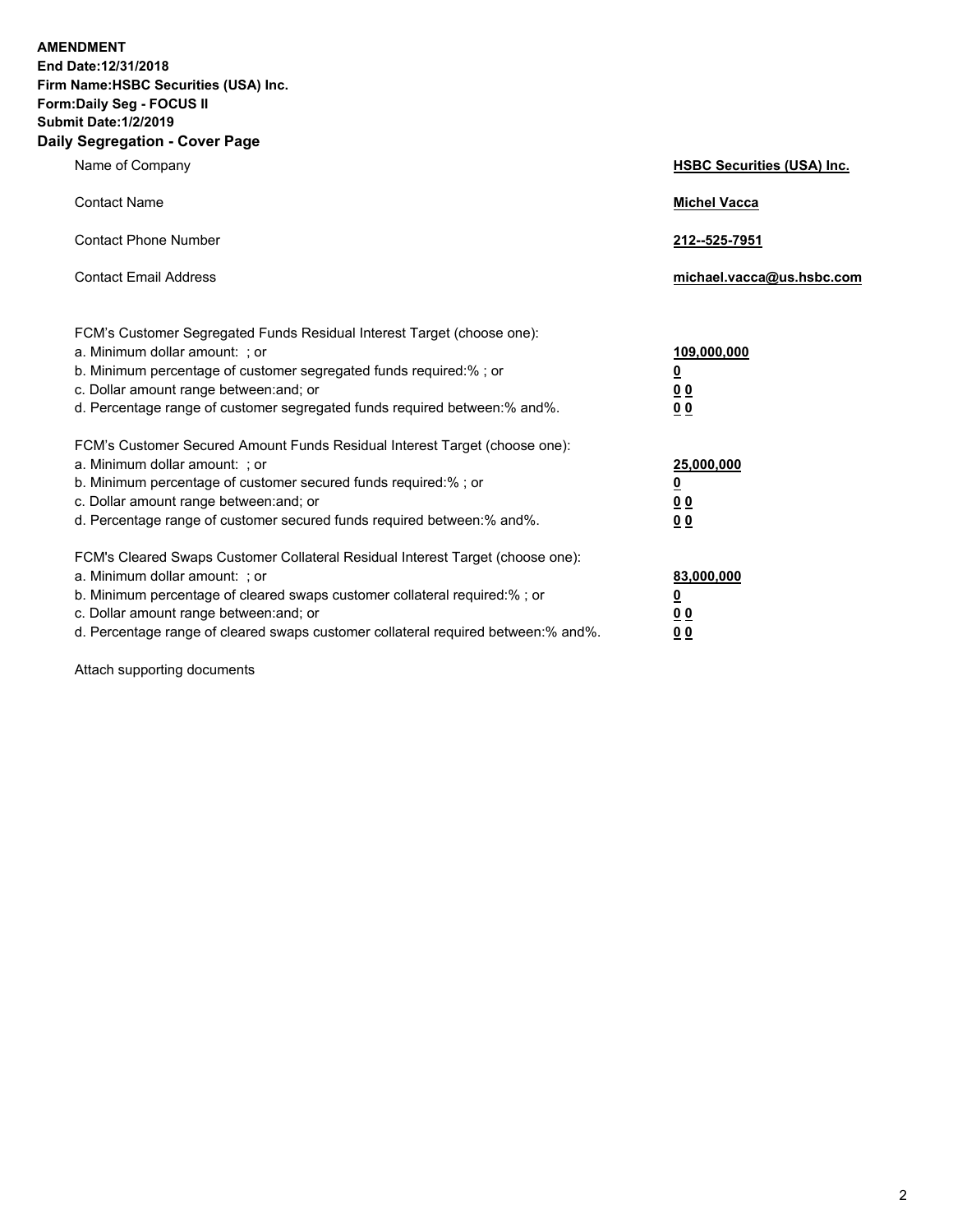|     | <b>AMENDMENT</b><br>End Date: 12/31/2018<br>Firm Name: HSBC Securities (USA) Inc.<br>Form: Daily Seg - FOCUS II<br><b>Submit Date: 1/2/2019</b><br><b>Daily Segregation - Secured Amounts</b> |                                                             |
|-----|-----------------------------------------------------------------------------------------------------------------------------------------------------------------------------------------------|-------------------------------------------------------------|
|     | Foreign Futures and Foreign Options Secured Amounts                                                                                                                                           |                                                             |
|     | Amount required to be set aside pursuant to law, rule or regulation of a foreign<br>government or a rule of a self-regulatory organization authorized thereunder                              | $0$ [7305]                                                  |
| 1.  | Net ledger balance - Foreign Futures and Foreign Option Trading - All Customers<br>A. Cash<br>B. Securities (at market)                                                                       | 49,296,187 [7315]<br>65,218,048 [7317]                      |
| 2.  | Net unrealized profit (loss) in open futures contracts traded on a foreign board of trade                                                                                                     | 2,714,308 [7325]                                            |
| 3.  | Exchange traded options<br>a. Market value of open option contracts purchased on a foreign board of trade                                                                                     | $0$ [7335]                                                  |
|     | b. Market value of open contracts granted (sold) on a foreign board of trade                                                                                                                  | $0$ [7337]                                                  |
| 4.  | Net equity (deficit) (add lines 1. 2. and 3.)                                                                                                                                                 | 117,228,543 [7345]                                          |
| 5.  | Account liquidating to a deficit and account with a debit balances - gross amount                                                                                                             | 635,122 [7351]                                              |
| 6.  | Less: amount offset by customer owned securities<br>Amount required to be set aside as the secured amount - Net Liquidating Equity                                                            | -634,159 [7352] 963 [7354]                                  |
|     | Method (add lines 4 and 5)                                                                                                                                                                    | 117,229,506 [7355]                                          |
| 7.  | Greater of amount required to be set aside pursuant to foreign jurisdiction (above) or line<br>6.                                                                                             | 117,229,506 [7360]                                          |
|     | FUNDS DEPOSITED IN SEPARATE REGULATION 30.7 ACCOUNTS                                                                                                                                          |                                                             |
| 1.  | Cash in banks                                                                                                                                                                                 |                                                             |
|     | A. Banks located in the United States                                                                                                                                                         | 23,354,118 [7500]                                           |
|     | B. Other banks qualified under Regulation 30.7                                                                                                                                                | 0 [7520] 23,354,118 [7530]                                  |
| 2.  | Securities                                                                                                                                                                                    |                                                             |
|     | A. In safekeeping with banks located in the United States<br>B. In safekeeping with other banks qualified under Regulation 30.7                                                               | 28,817,573 [7540]<br>39,785,237 [7560] 68,602,810<br>[7570] |
| 3.  | Equities with registered futures commission merchants                                                                                                                                         |                                                             |
|     | A. Cash                                                                                                                                                                                       | $0$ [7580]                                                  |
|     | <b>B.</b> Securities                                                                                                                                                                          | $0$ [7590]                                                  |
|     | C. Unrealized gain (loss) on open futures contracts                                                                                                                                           | $0$ [7600]                                                  |
|     | D. Value of long option contracts                                                                                                                                                             | $0$ [7610]                                                  |
|     | E. Value of short option contracts                                                                                                                                                            | 0 [7615] 0 [7620]                                           |
| 4.  | Amounts held by clearing organizations of foreign boards of trade                                                                                                                             |                                                             |
|     | A. Cash                                                                                                                                                                                       | $0$ [7640]                                                  |
|     | <b>B.</b> Securities                                                                                                                                                                          | $0$ [7650]                                                  |
|     | C. Amount due to (from) clearing organization - daily variation<br>D. Value of long option contracts                                                                                          | $0$ [7660]<br>$0$ [7670]                                    |
|     | E. Value of short option contracts                                                                                                                                                            | 0 [7675] 0 [7680]                                           |
| 5.  | Amounts held by members of foreign boards of trade                                                                                                                                            |                                                             |
|     | A. Cash                                                                                                                                                                                       | 21,491,181 [7700]                                           |
|     | <b>B.</b> Securities                                                                                                                                                                          | 36,400,474 [7710]                                           |
|     | C. Unrealized gain (loss) on open futures contracts                                                                                                                                           | 2,714,308 [7720]                                            |
|     | D. Value of long option contracts                                                                                                                                                             | $0$ [7730]                                                  |
|     | E. Value of short option contracts                                                                                                                                                            | 0 [7735] 60,605,963 [7740]                                  |
| 6.  | Amounts with other depositories designated by a foreign board of trade                                                                                                                        | 0 [7760]                                                    |
| 7.  | Segregated funds on hand                                                                                                                                                                      | $0$ [7765]                                                  |
| 8.  | Total funds in separate section 30.7 accounts                                                                                                                                                 | 152,562,891 [7770]                                          |
| 9.  | Excess (deficiency) Set Aside for Secured Amount (subtract line 7 Secured Statement<br>Page 1 from Line 8)                                                                                    | 35,333,385 [7380]                                           |
| 10. | Management Target Amount for Excess funds in separate section 30.7 accounts                                                                                                                   | 25,000,000 [7780]                                           |

11. Excess (deficiency) funds in separate 30.7 accounts over (under) Management Target **10,333,385** [7785]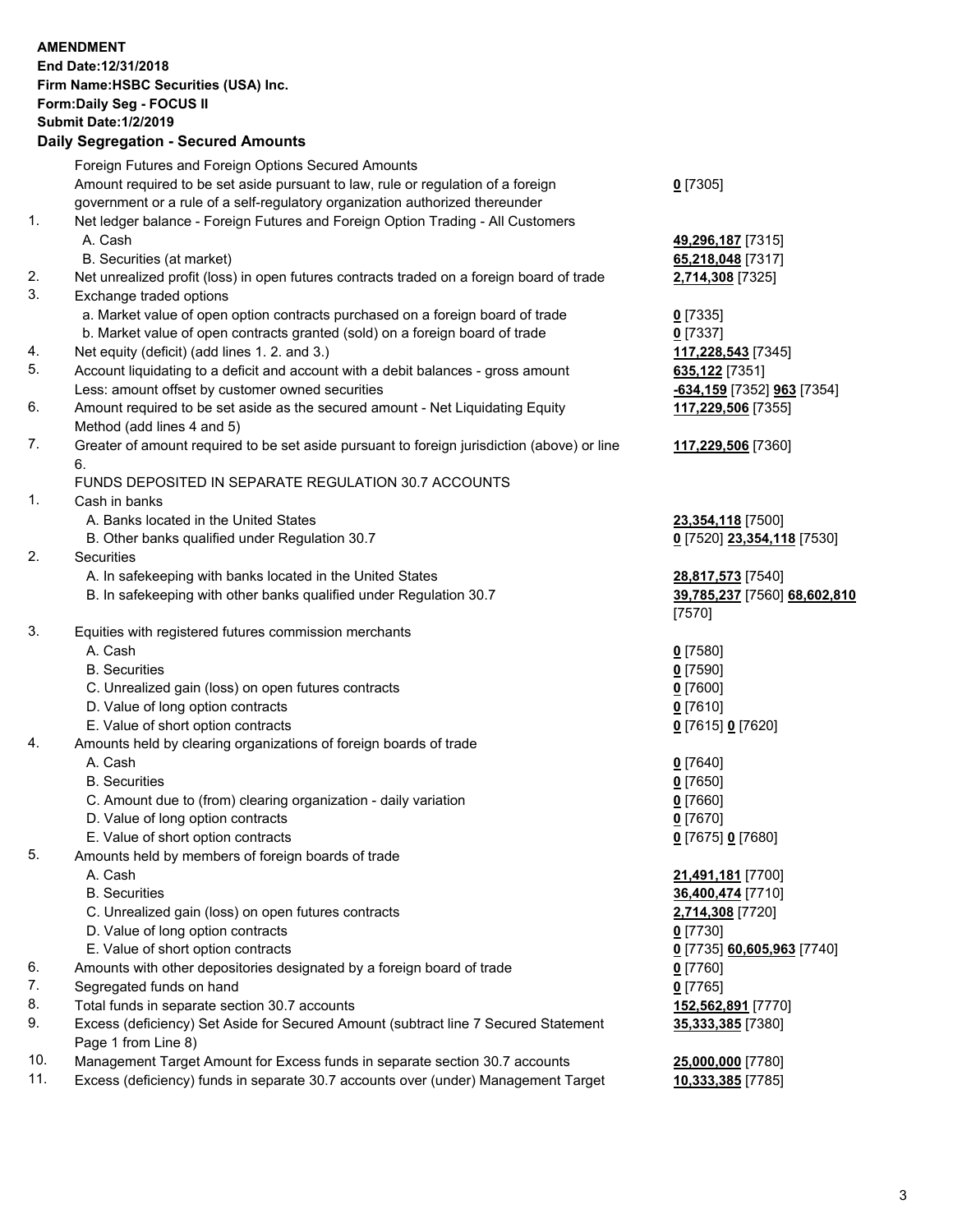|     | <b>AMENDMENT</b><br>End Date: 12/31/2018<br>Firm Name: HSBC Securities (USA) Inc.<br>Form: Daily Seg - FOCUS II<br><b>Submit Date: 1/2/2019</b><br>Daily Segregation - Segregation Statement |                                           |
|-----|----------------------------------------------------------------------------------------------------------------------------------------------------------------------------------------------|-------------------------------------------|
|     | SEGREGATION REQUIREMENTS(Section 4d(2) of the CEAct)                                                                                                                                         |                                           |
| 1.  | Net ledger balance                                                                                                                                                                           |                                           |
|     | A. Cash                                                                                                                                                                                      | 481,921,960 [7010]                        |
|     | B. Securities (at market)                                                                                                                                                                    | 1,493,716,893 [7020]                      |
| 2.  | Net unrealized profit (loss) in open futures contracts traded on a contract market                                                                                                           | -79,988,451 [7030]                        |
| 3.  | Exchange traded options                                                                                                                                                                      |                                           |
|     | A. Add market value of open option contracts purchased on a contract market                                                                                                                  | 301,256,983 [7032]                        |
|     | B. Deduct market value of open option contracts granted (sold) on a contract market                                                                                                          | -84,168,226 [7033]                        |
| 4.  | Net equity (deficit) (add lines 1, 2 and 3)                                                                                                                                                  | 2,112,739,159 [7040]                      |
| 5.  | Accounts liquidating to a deficit and accounts with                                                                                                                                          |                                           |
|     | debit balances - gross amount                                                                                                                                                                | 18,500,936 [7045]                         |
|     | Less: amount offset by customer securities                                                                                                                                                   | <u>-18,500,936</u> [7047] <u>0</u> [7050] |
| 6.  | Amount required to be segregated (add lines 4 and 5)                                                                                                                                         | 2,112,739,159 [7060]                      |
|     | FUNDS IN SEGREGATED ACCOUNTS                                                                                                                                                                 |                                           |
| 7.  | Deposited in segregated funds bank accounts                                                                                                                                                  |                                           |
|     | A. Cash                                                                                                                                                                                      | 27,502,001 [7070]                         |
|     | B. Securities representing investments of customers' funds (at market)                                                                                                                       | 124,135,894 [7080]                        |
|     | C. Securities held for particular customers or option customers in lieu of cash (at                                                                                                          | 318,033,487 [7090]                        |
|     | market)                                                                                                                                                                                      |                                           |
| 8.  | Margins on deposit with derivatives clearing organizations of contract markets                                                                                                               |                                           |
|     | A. Cash                                                                                                                                                                                      | 22,671,459 [7100]                         |
|     | B. Securities representing investments of customers' funds (at market)                                                                                                                       | 317,975,496 [7110]                        |
|     | C. Securities held for particular customers or option customers in lieu of cash (at                                                                                                          | 1,070,778,086 [7120]                      |
|     | market)                                                                                                                                                                                      |                                           |
| 9.  | Net settlement from (to) derivatives clearing organizations of contract markets                                                                                                              | 12,054,117 [7130]                         |
| 10. | Exchange traded options                                                                                                                                                                      |                                           |
|     | A. Value of open long option contracts                                                                                                                                                       | 301,256,983 [7132]                        |
| 11. | B. Value of open short option contracts                                                                                                                                                      | -84, 168, 226 [7133]                      |
|     | Net equities with other FCMs<br>A. Net liquidating equity                                                                                                                                    |                                           |
|     | B. Securities representing investments of customers' funds (at market)                                                                                                                       | 16,983,896 [7140]<br>$0$ [7160]           |
|     | C. Securities held for particular customers or option customers in lieu of cash (at                                                                                                          | $0$ [7170]                                |
|     | market)                                                                                                                                                                                      |                                           |
| 12. | Segregated funds on hand                                                                                                                                                                     | 104,905,320 [7150]                        |
| 13. | Total amount in segregation (add lines 7 through 12)                                                                                                                                         | 2,232,128,513 [7180]                      |
| 14. | Excess (deficiency) funds in segregation (subtract line 6 from line 13)                                                                                                                      | 119,389,354 [7190]                        |
| 15. | Management Target Amount for Excess funds in segregation                                                                                                                                     | 109,000,000 [7194]                        |
| 16. | Excess (deficiency) funds in segregation over (under) Management Target Amount                                                                                                               | 10,389,354 [7198]                         |

16. Excess (deficiency) funds in segregation over (under) Management Target Amount Excess